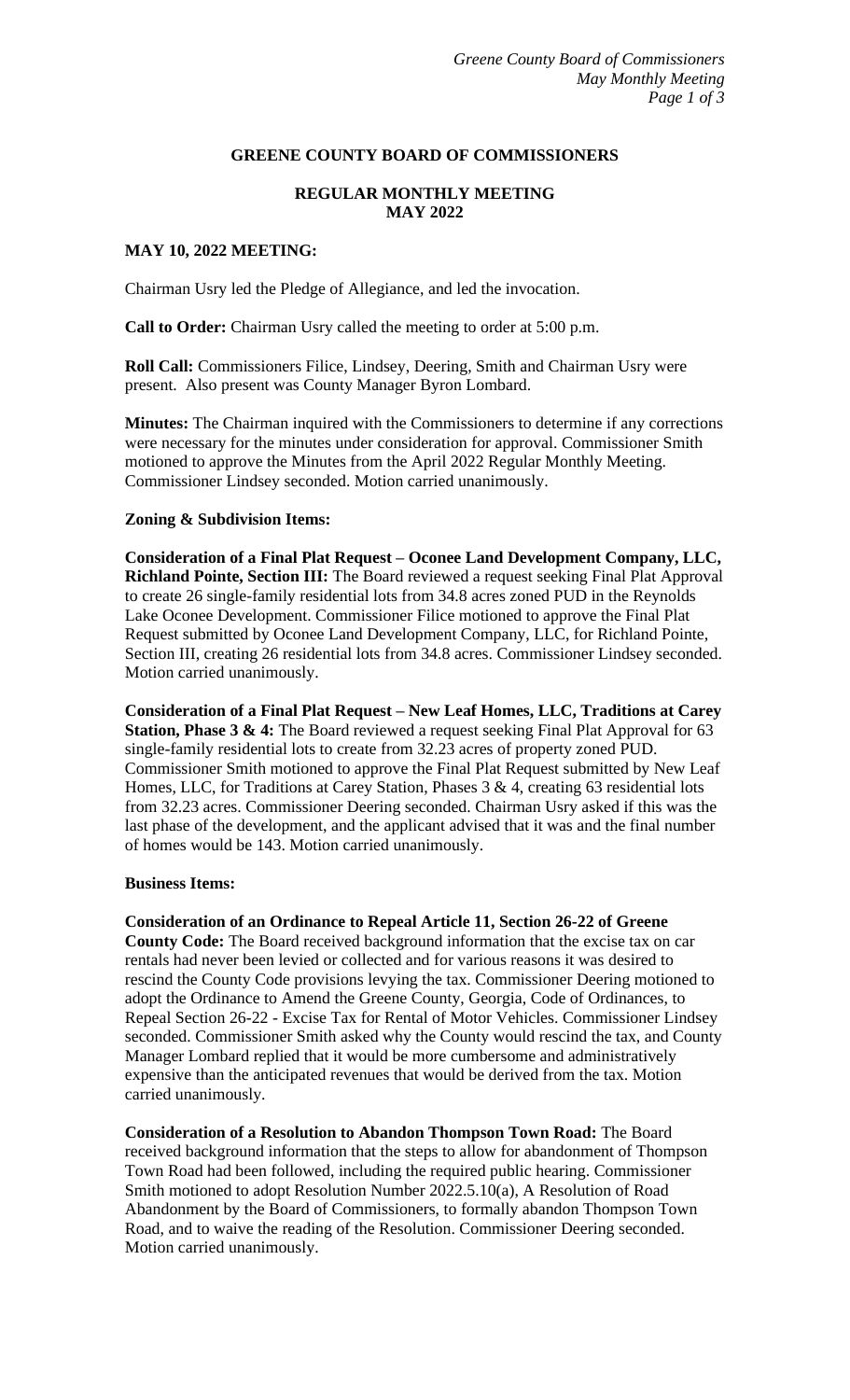**Consideration of an Alcoholic Beverage License Request:** The Board received background information that the specialty retail store located at 2050 Carey Station Road is opening under new ownership and the new owner is seeking the same level of licensure for retail package sales of beer and wine. Commissioner Smith motioned to approve an alcoholic beverage license for retail package sales of beer and wine for the Carey Station Country Store located at 2050 Carey Station Road, Greensboro, Georgia, in the name of Jacquelyn H. Plyler as the holder of the License. Commissioner Filice seconded. The applicant thanked the Board and its staff for cooperation and assistance in navigating the State of Georgia's online application process. Motion carried unanimously.

**Consideration of an Appointment to the Tax Assessors Board:** The Board received background information that the term of Rod Wilson on the Board of Tax Assessors expires on May 31, 2022. Mr. Wilson has been an active member of the Board of Tax Assessors, maintains the required training, and has agreed to serve another term. Commissioner Filice motioned to appoint Rod Wilson to the Greene County Board of Tax Assessors for a three-year term beginning June 1, 2022 and ending May 31, 2025. Commissioner Deering seconded. Motion carried unanimously.

**Consideration of an Appointment to the Planning & Zoning Board:** The Board received background information that the term of Al Brinkman on the Planning & Zoning Commission expires on June 1, 2022. The position is designated for a resident from District 1. Mr. Brinkman has expressed his willingness to continue serving if so desired by the Board. Commissioner Deering motioned to appoint Al Brinkman as the District 1 representative on the Greene County Planning & Zoning Board for a three-year term beginning June 2, 2022 and ending June 1, 2025. Commissioner Smith seconded. Motion carried unanimously.

**Consideration of a Request to Declare Property as Surplus:** The Board received background information that the Sheriff has requested that a vehicle be declared by the Board as surplus property. Commissioner Filice motioned to adopt Resolution Number 2022.5.10(b) declaring certain property as surplus property, and to waive the reading of the Resolution. Commissioner Deering seconded. Motion carried unanimously.

**Consideration of Intergovernmental Agreements:** The Board received background information that it was desired to cancel the Intergovernmental Agreements in place for Animal Control services for various reasons and to do so by providing at least 90 days written notice. Chairman Usry motioned to cancel the Intergovernmental Agreement for the Provision of Animal Control Services between Greene County and the City of Greensboro, and to cancel the Intergovernmental Agreement for the Provision of Animal Control Services between Greene County and the City of Greensboro, and to cancel the Intergovernmental Agreement for the Provision of Animal Control Services between Greene County and the City of Siloam. Commissioner Filice seconded. Discussion ensued as to whether the Cities were aware of it, and Commissioner Deering advised that she spoke with representatives from Siloam. Motion carried unanimously.

**Consideration of a Roof Addition to the Courthouse:** The Board received background information that a capital project to add a roof over the Courthouse's elevator equipment mechanical area would help with water leaks from rainfall. Commissioner Deering motioned to approve the project to add a roof extension to cover the employee entrance on the south side of the Courthouse to prevent further infiltration of rainfall into the mechanical areas below this entranceway as a SPLOST VII funded project. Commissioner Smith seconded. Motion carried unanimously. Commissioner Filice inquired about a larger conversation about the Courthouse needs.

**Consideration of a Contract with the NEGRC – Senior Center:** The Board received background information that the Northeast Regional Commission is distributing funding to Senior Centers to expand access to COVID-19 vaccines for seniors. There is no required local match other than the staff time of the Senior Center staff to deliver the program. Commissioner Smith motioned to approve the contract with the Northeast Georgia Regional Commission for outreach services to expand access to COVID-19